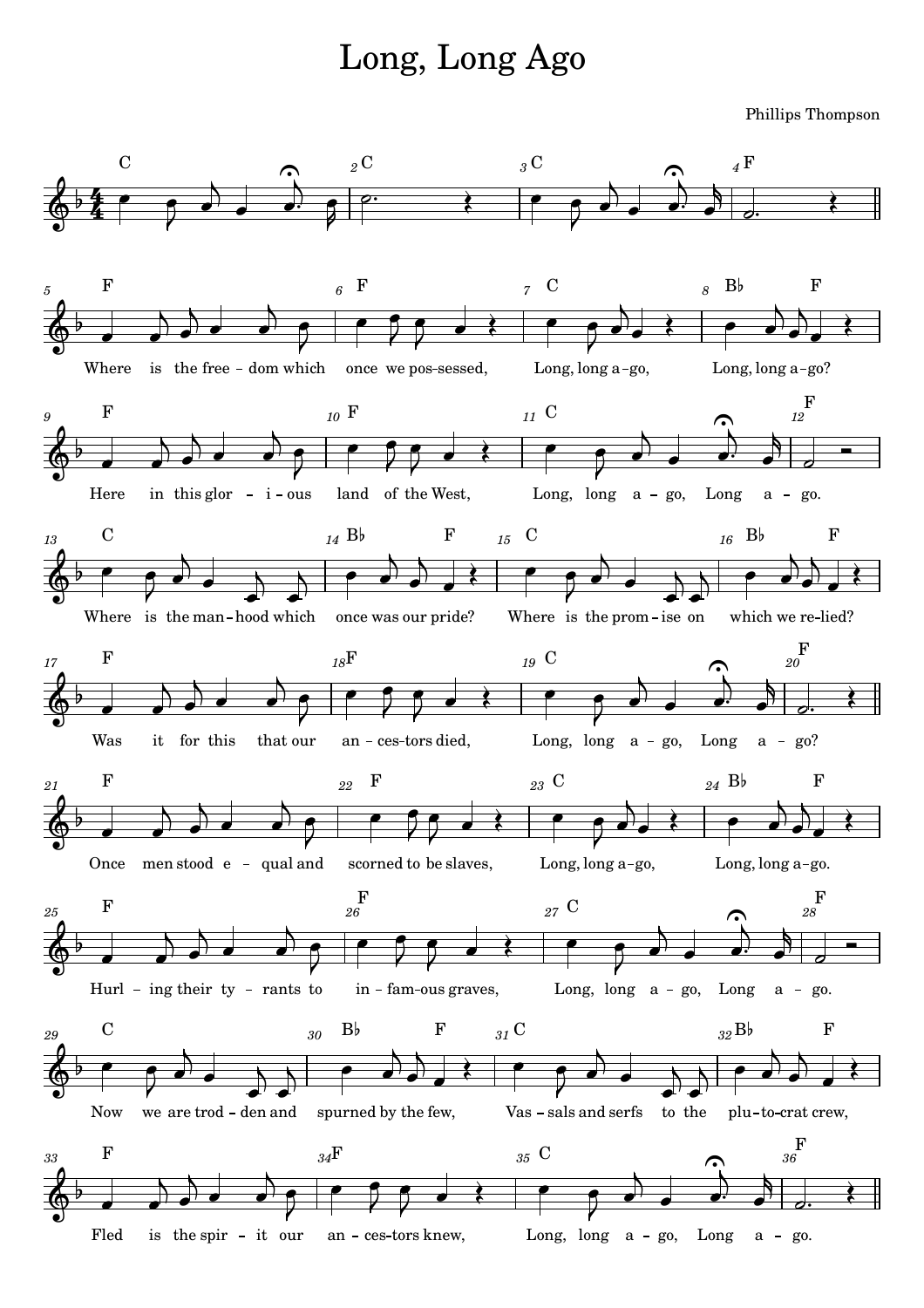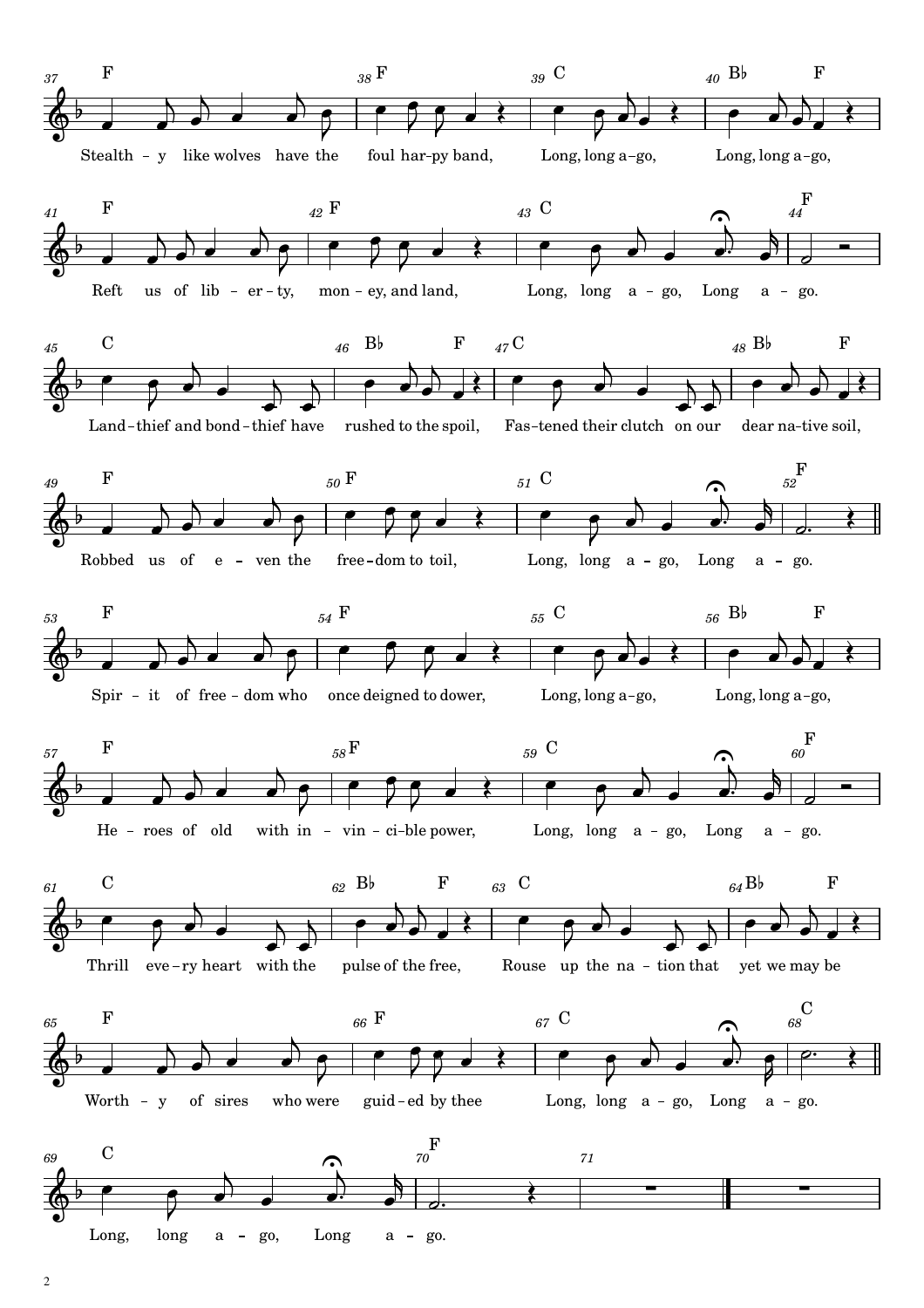## Long, Long Ago - Acoustic String Bass

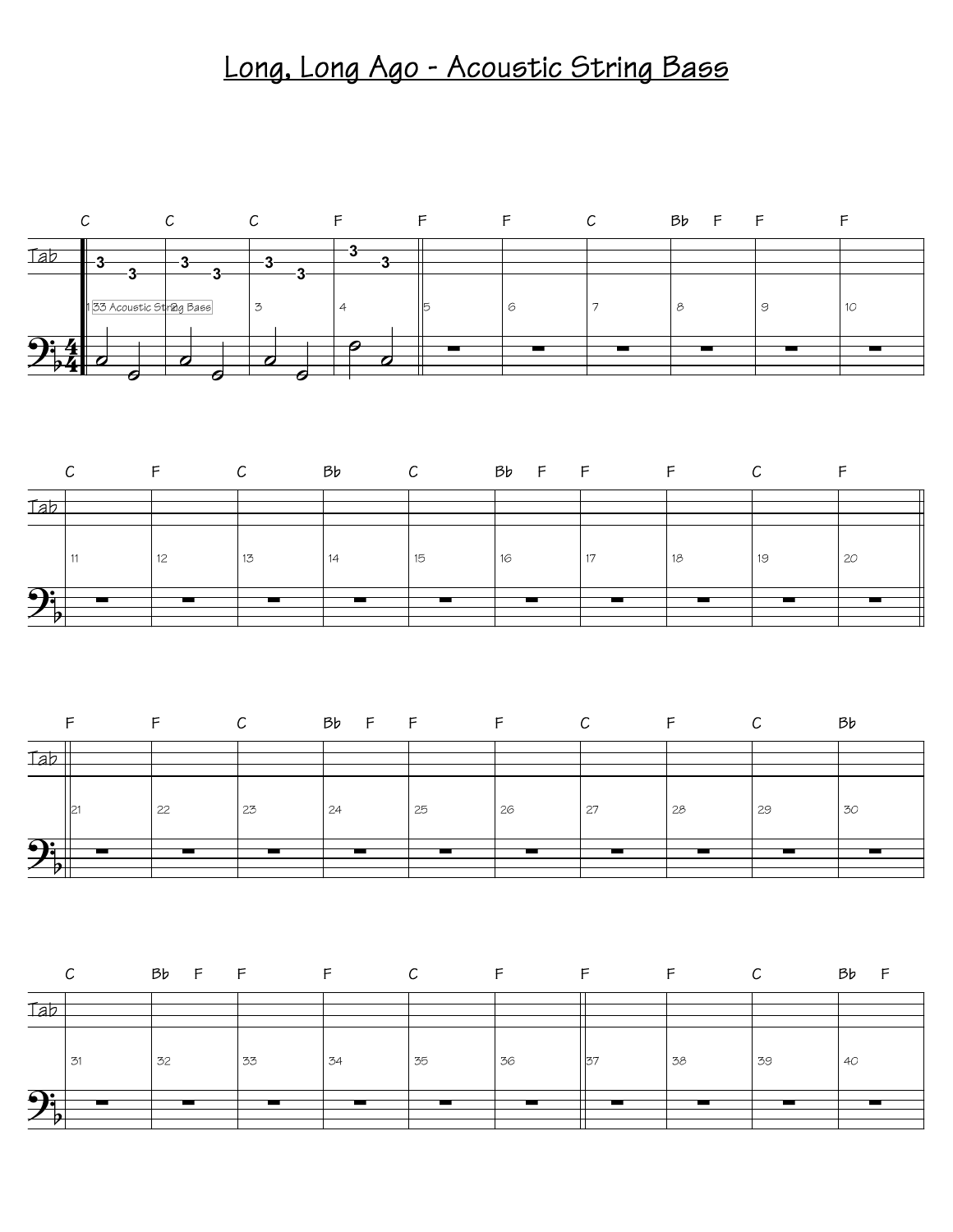

 $\mathsf F$ 

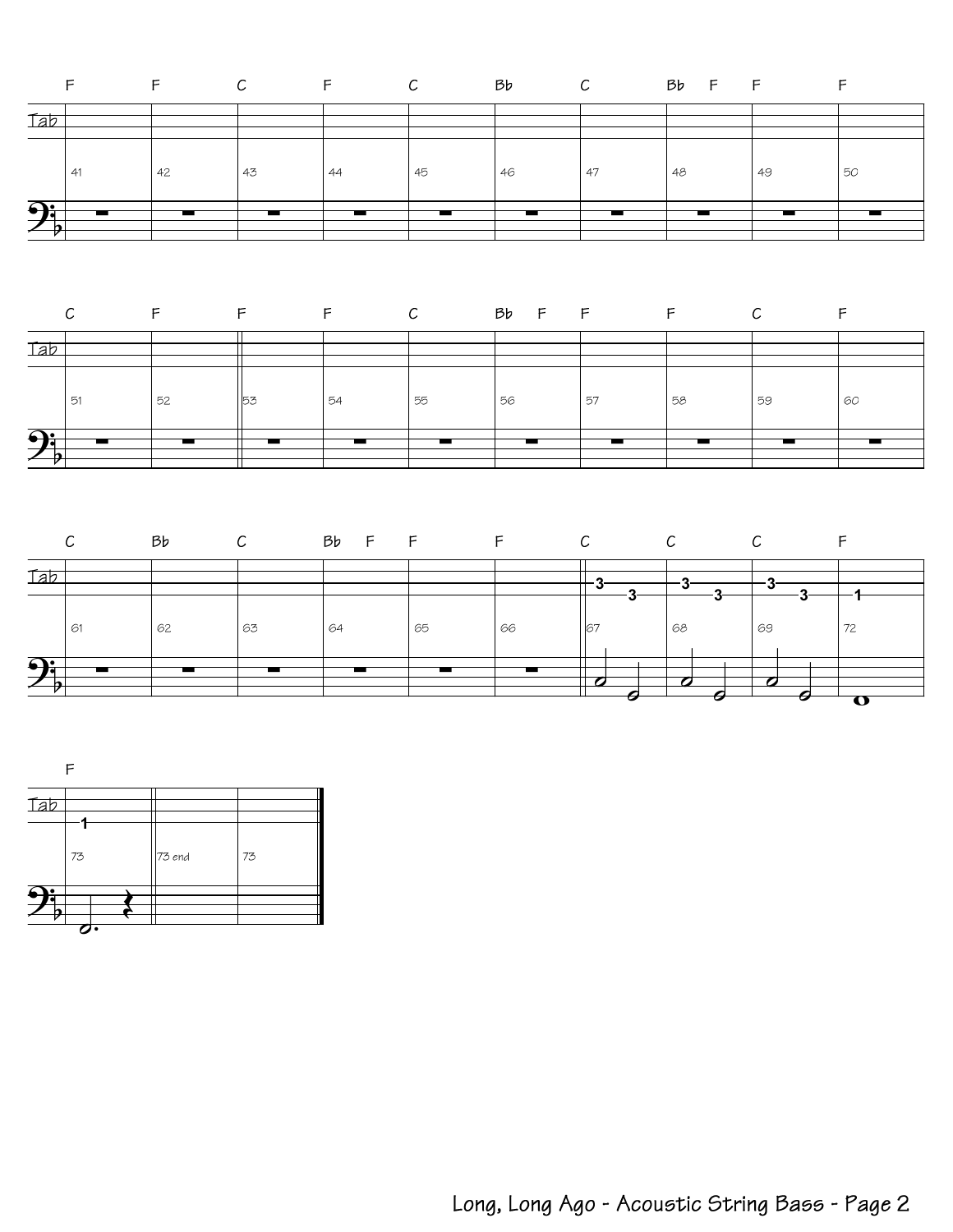## Long, Long Ago - Nylon String Guitar







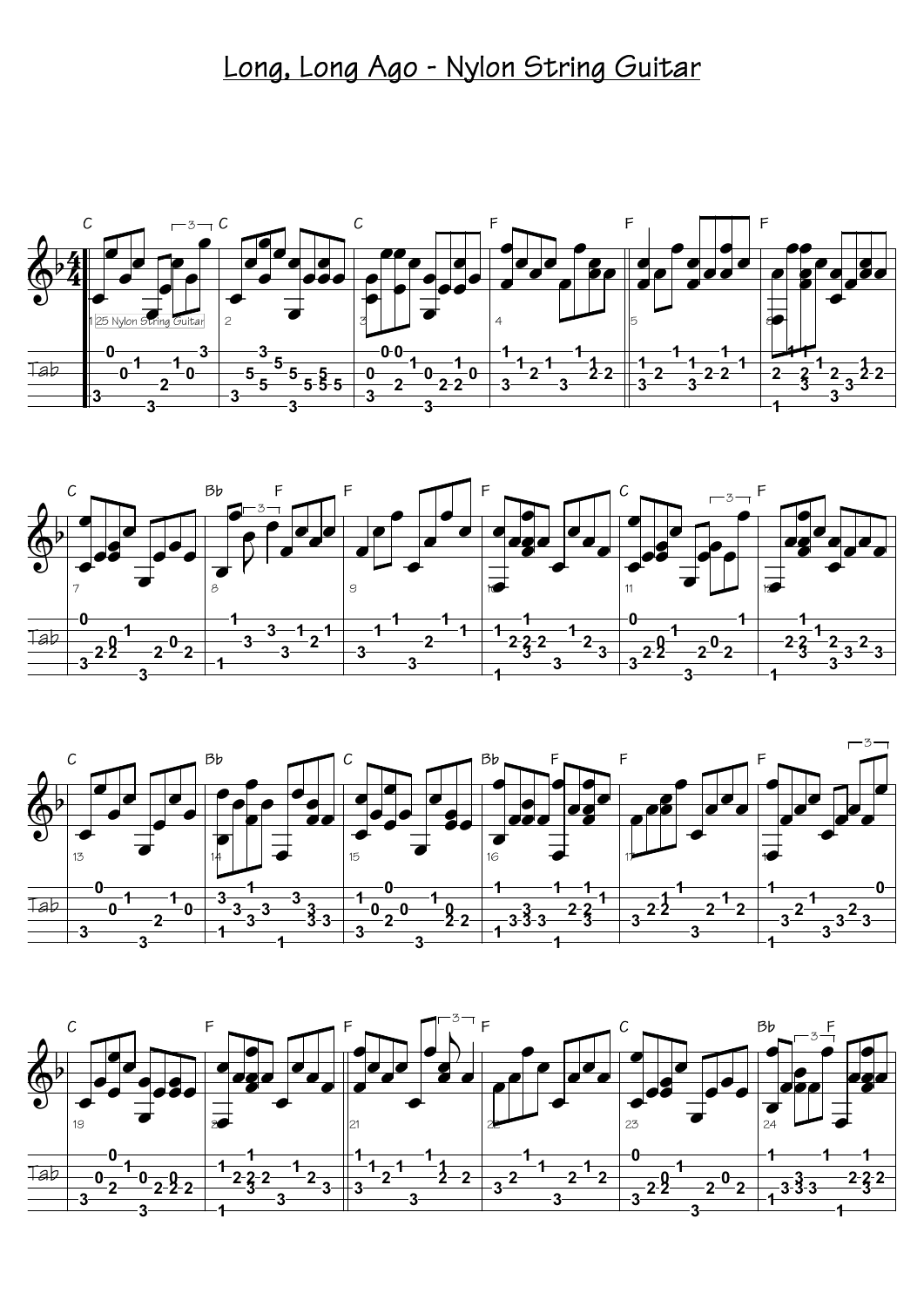









Long, Long Ago - Nylon String Guitar - Page 2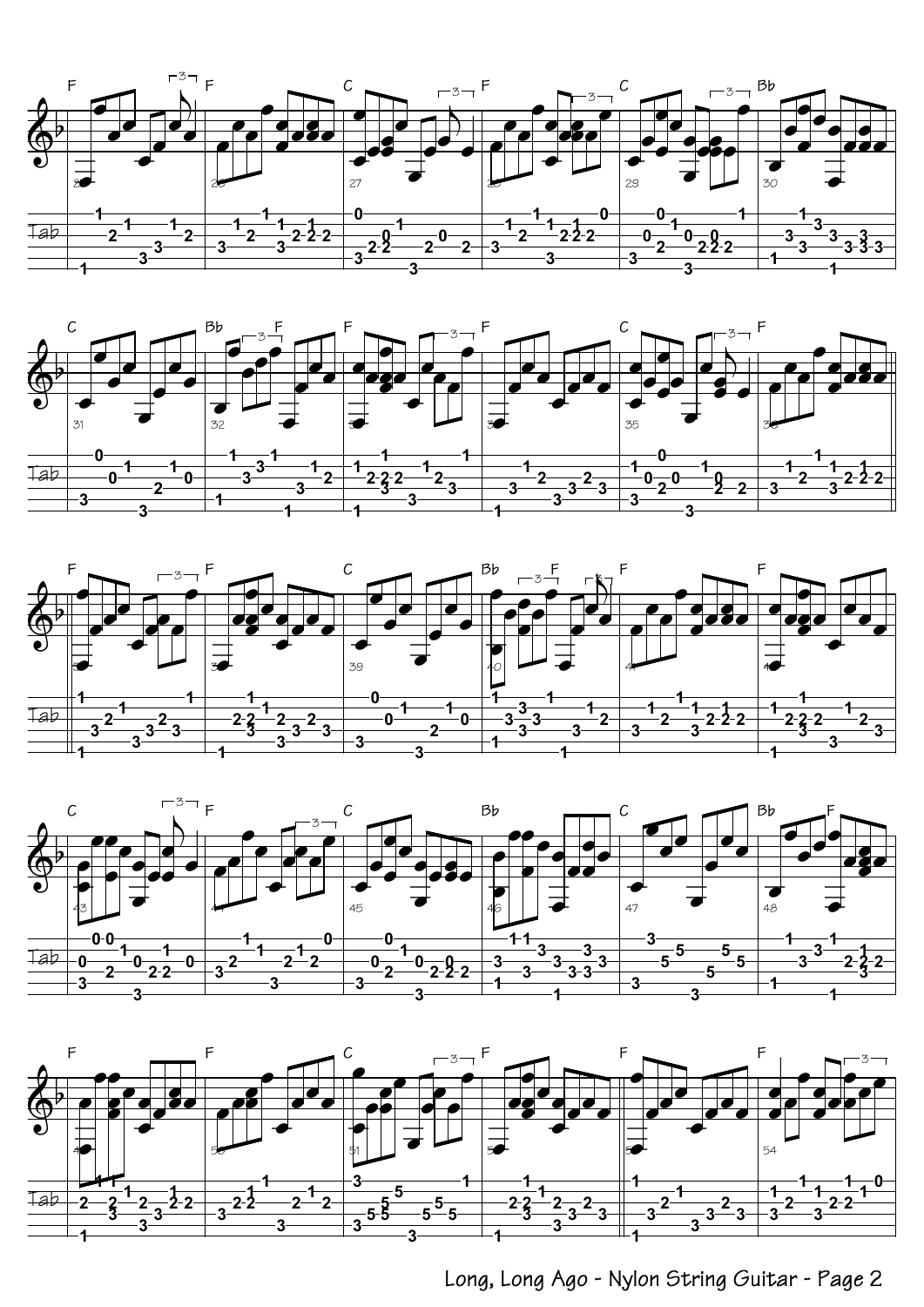





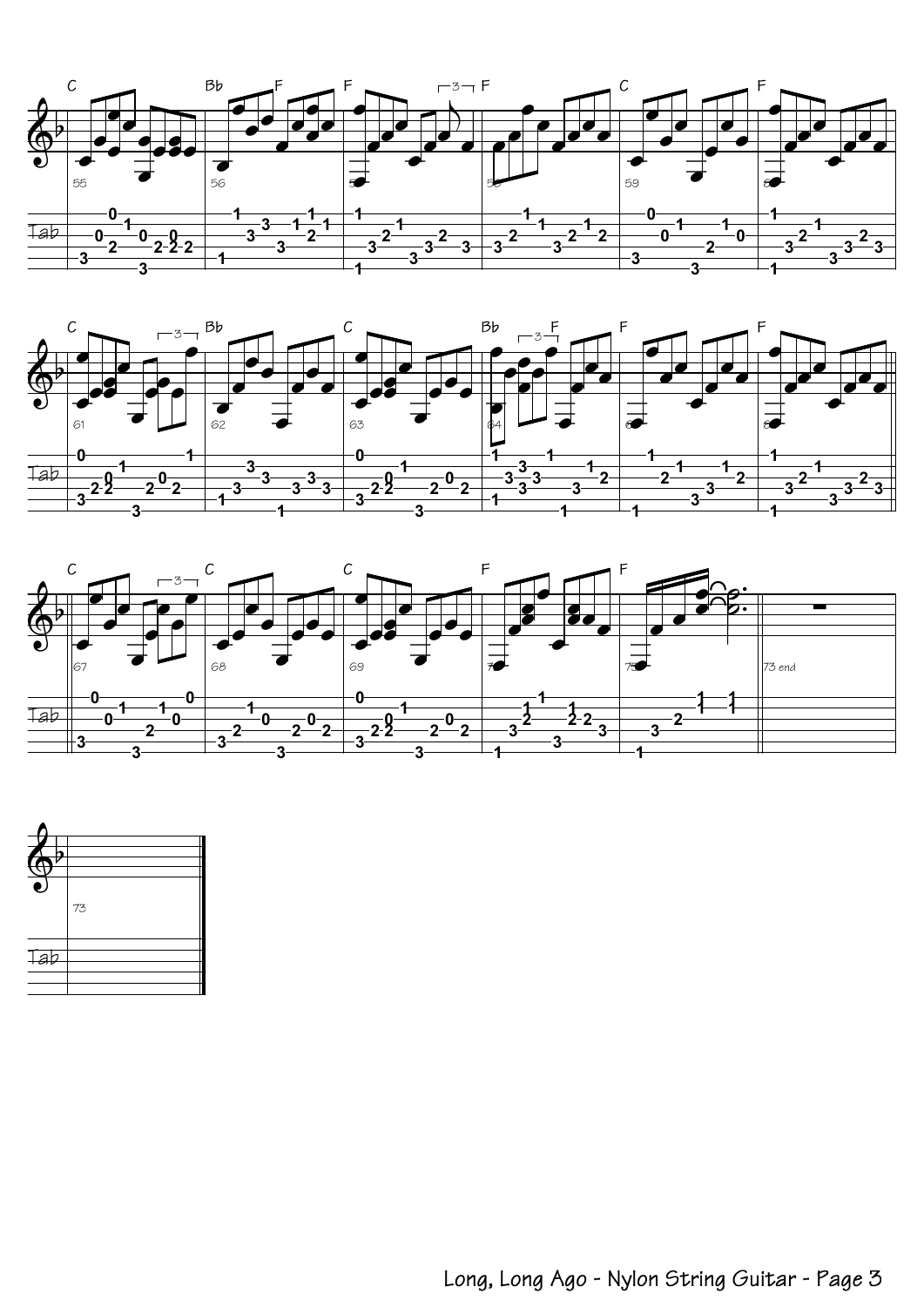## Long, Long Ago - Acoustic Guitar







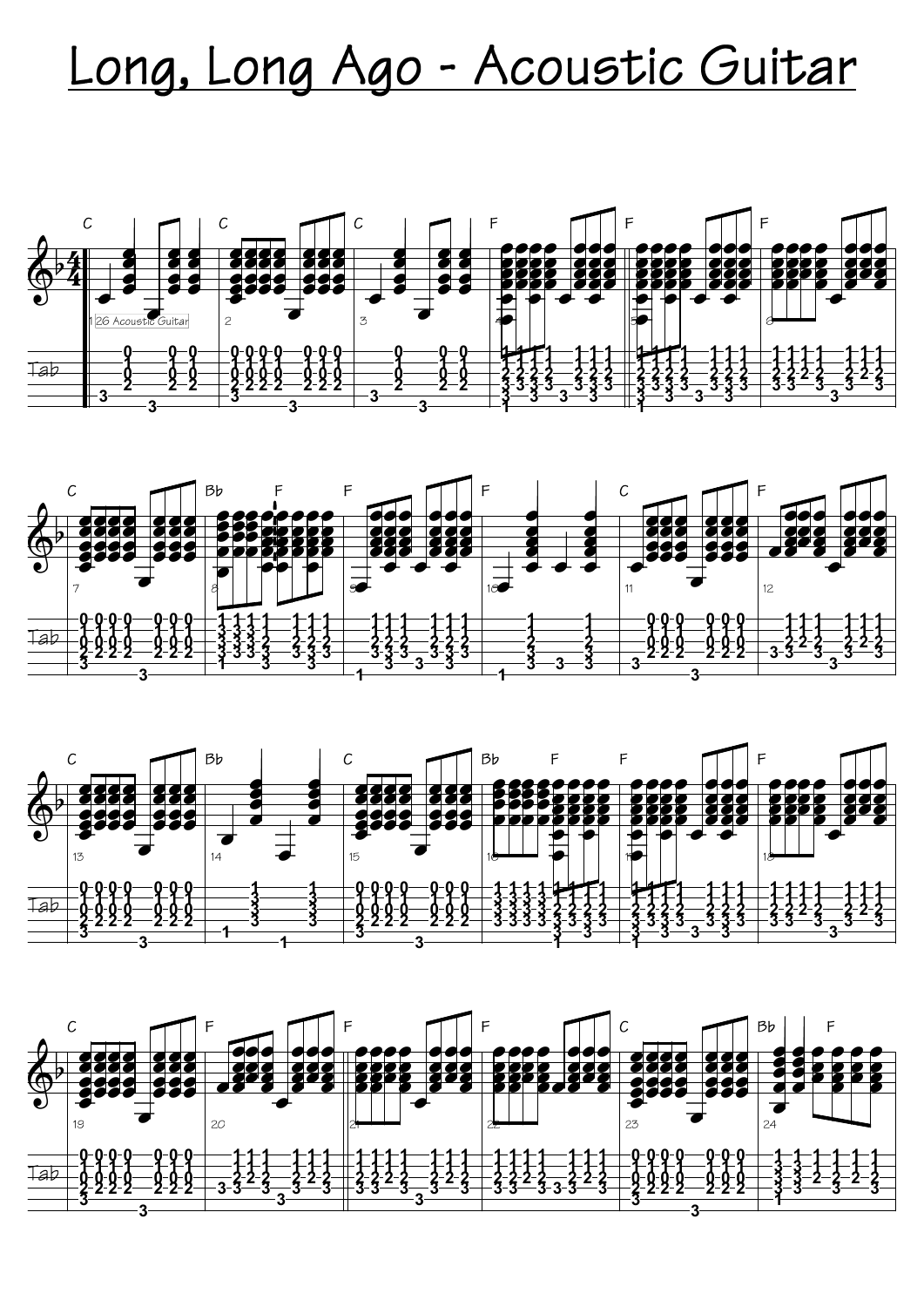









Long, Long Ago - Acoustic Guitar - Page 2